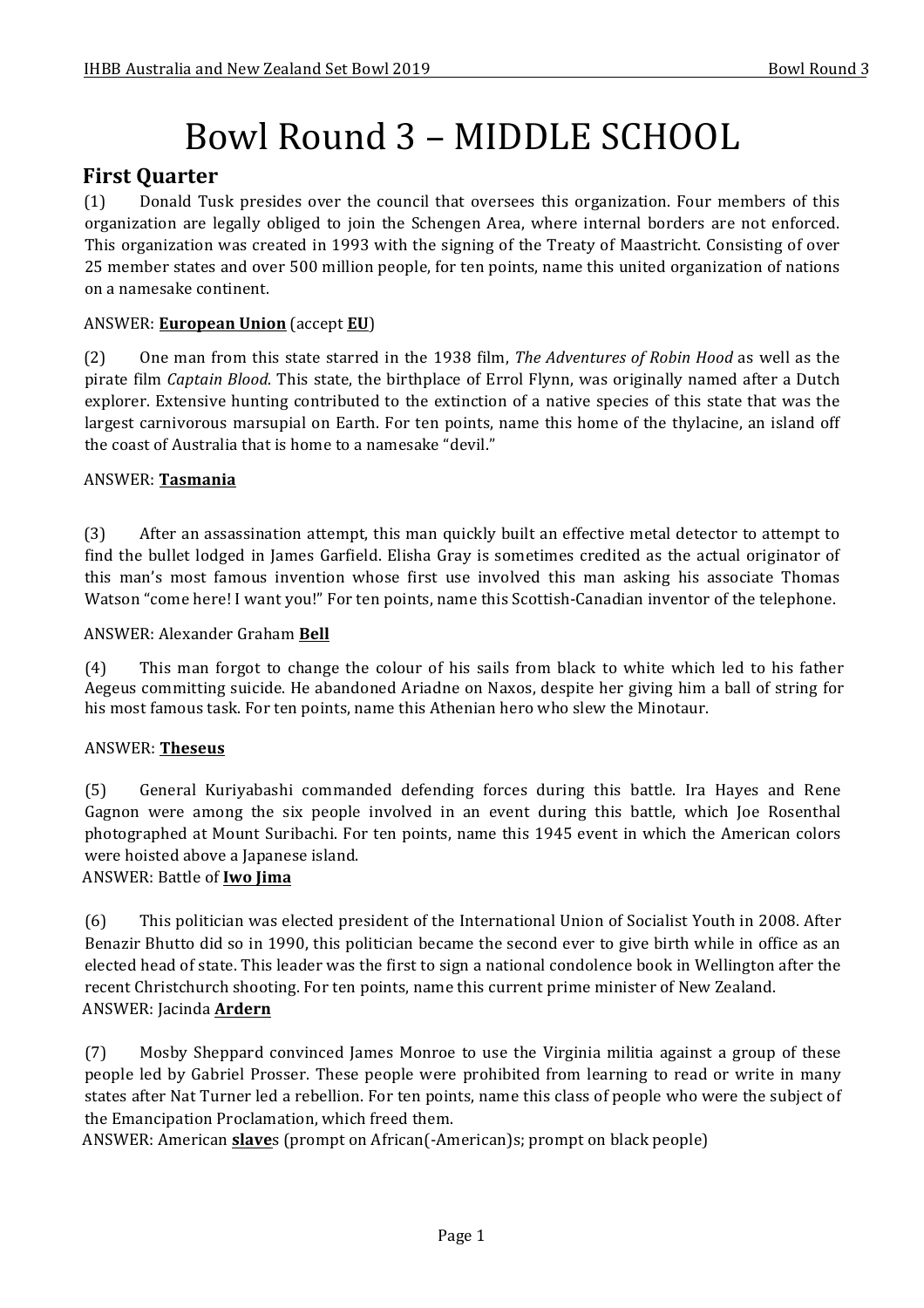(8) In 1929, Leonard Woolley's team of archaeologists found four examples of this type of musical instrument in the ruins of Ur. A Samuel Barber Adagio for this type of instrument was JFK's favorite piece of classical music and was widely broadcast after his assassination. Plectra, picks, or bows may be used to play, for ten points, what class of musical instruments that includes guitars and violins? ANSWER: **string** instruments (accept **lyre**s and/or **harp**s; accept Adagio for **String**s after "Samuel" is read)

# **Second Quarter**

(1) This battle began with light raids against shipping during the "storangriffe" period before culminating in a large scale strike on "Eagle Day." This battle led to the cancellation of the invasion plan Sealion and prompted the losing side to carry out the Blitz. For ten points, name this 1940 battle where the RAF thwarted the Luftwaffe over home airspace.

ANSWER: Battle of **Britain** (prompt on the Blitz before mentioned)

BONUS: Carrots didn't win the Battle of Britain; instead, the Chain Home system used this novel technology to detect incoming German planes.

ANSWER: Early Warning radar (prompt on Early Warning alone)

(2) Operation Olive Branch took place in this country and led to the occupation of Afrin. Khmeimim air base is located near this country's city of Latakia and is a major Russian military base. Government forces in this country used chemical weapons during events like the Battle of Aleppo. For ten points, name this country where Bashar Al Assad has fought a civil war 2011.

#### ANSWER: **Syria**

BONUS: Syria was forced to withdraw from which neighboring country in the aftermath of the assassination of its president Rafik Hariri in 2005?

#### Answer: **Lebanon**

(3) The Mu'tazila school disagrees that this work is "uncreated" and thus co-eternal with God. This work, which was standardized around 650 AD by Uthman ibn Affan, was first shared in a cave where Jibreel ordered a certain person to "recite!" People who memorize the entirety of this text are called Hafiz. For ten points, name this scripture divided into 114 surahs and revealed to the prophet Muhammad, the holy book of Islam.

#### ANSWER: The **Qur'an** (or **Koran**)

BONUS: The second and longest surah of the Quran is named for this animal. A golden statue of a young one of these animals was created by the Israelites while Moses was on Mount Sinai in Exodus, leading to their punishment.

ANSWER: **cow** (accept **Cow** Surah; accept al-**Bagarah**; accept **calf**)

(4) The *McCulloch* lost engineer Francis Randall to a heart attack in this battle. The flagship Olympia attacked after the signal "You may fire when you are ready, Gridley" was given at the start of this battle, in which only nine Americans were wounded. For ten points, name this decisive naval battle of the Spanish-American War in the Philippines.

# ANSWER: Battle of **Manila** Bay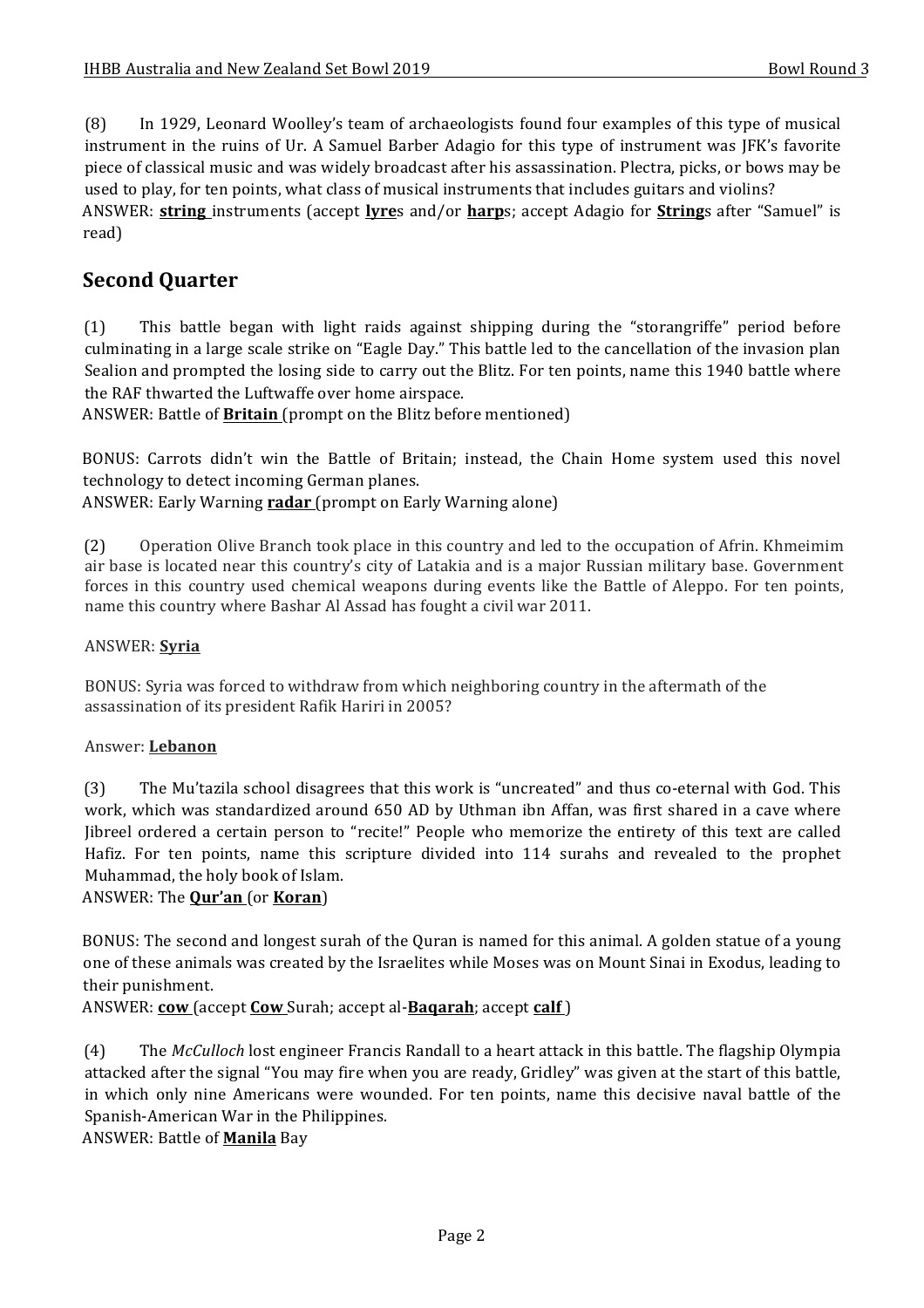BONUS: Which Caribbean island, now an American commonwealth, was transferred from Spain to the USA after the end of the Spanish-American War? ANSWER: **Puerto Rico**

(5) A ban regarding access to part of this location will go into effect on October 26 of this year. This location was transferred to the Pitiantiatiara in exchange for a ninety-nine year lease. This location shares a national park with Mount Olga, which is part of the Kata Tjuta formations. This feature is notably never climbed by the Anangu, who believe that it is the site of a Dreamtime trail. In 1873, William Gosse named this feature in honor of Chief Secretary Henry Ayers. For ten points, name this sandstone formation sacred to Australian Aborigines.

ANSWER: **Uluru** (accept **Ayers** Rock before "Ayers" is mentioned)

BONUS: Which Australian Prime Minister reneged on a promise to disallow climbing Uluru when negotiating ownership rights of the site with the indigenous Anangu residents of the area?

#### ANSWER: Bob **Hawke**

(6) Elections in this country were held after the June Struggle led to the establishment of the Sixth Republic. A student uprising in 1960 led to the overthrow of this country's first leader, Syngman Rhee. This country signed an armistice at Panmunjom, establishing its northern border as a demilitarized zone at the  $38th$  parallel. For ten points, name this country bordered to the north by a country led by the Kim family.

## ANSWER: **South Korea**

BONUS: This first female President of South Korea was impeached in 2016 on corruption charges. ANSWER: **Park** Geun-hye

(7) A kingdom once located on this island drove out Dutch foreigners in the Siege of Fort Zeelandia. This island was ceded to Japan in 1895 per the Treaty of Shimonoseki, and Chiang Kai-shek fled to this island after his defeat in the Chinese Civil War. For ten points, name this island controlled by the Republic of China, whose capital is Taipei.

ANSWER: Taiwan (accept Republic of China or ROC before mentioned)

BONUS: After fleeing to Taiwan, Chiang Kai-shek continued the rule of this political party. ANSWER: **Kuomintang** (or **KMT**; accept **Nationalist Party of China**)

(8) The engineer Orban helped construct the large Basilica gun for use in this event, where defenses in the Golden Horn were breached. This event led the title of "Conqueror" to be conferred upon its victorious commander, a sultan who was just 21 years old. The Hagia Sophia became a mosque after, for ten points, what 1453 event that marked the end of the Byzantine Empire?

ANSWER: 1453 **Siege** (or **Fall**, etc.) of **Constantinople** (prompt on other descriptive answers)

BONUS: This Sultan of the Ottoman Empire became known as "the Conqueror" after sacking Constantinople.

ANSWER: **Mehmed** II (or **Mehmed** the Conqueror)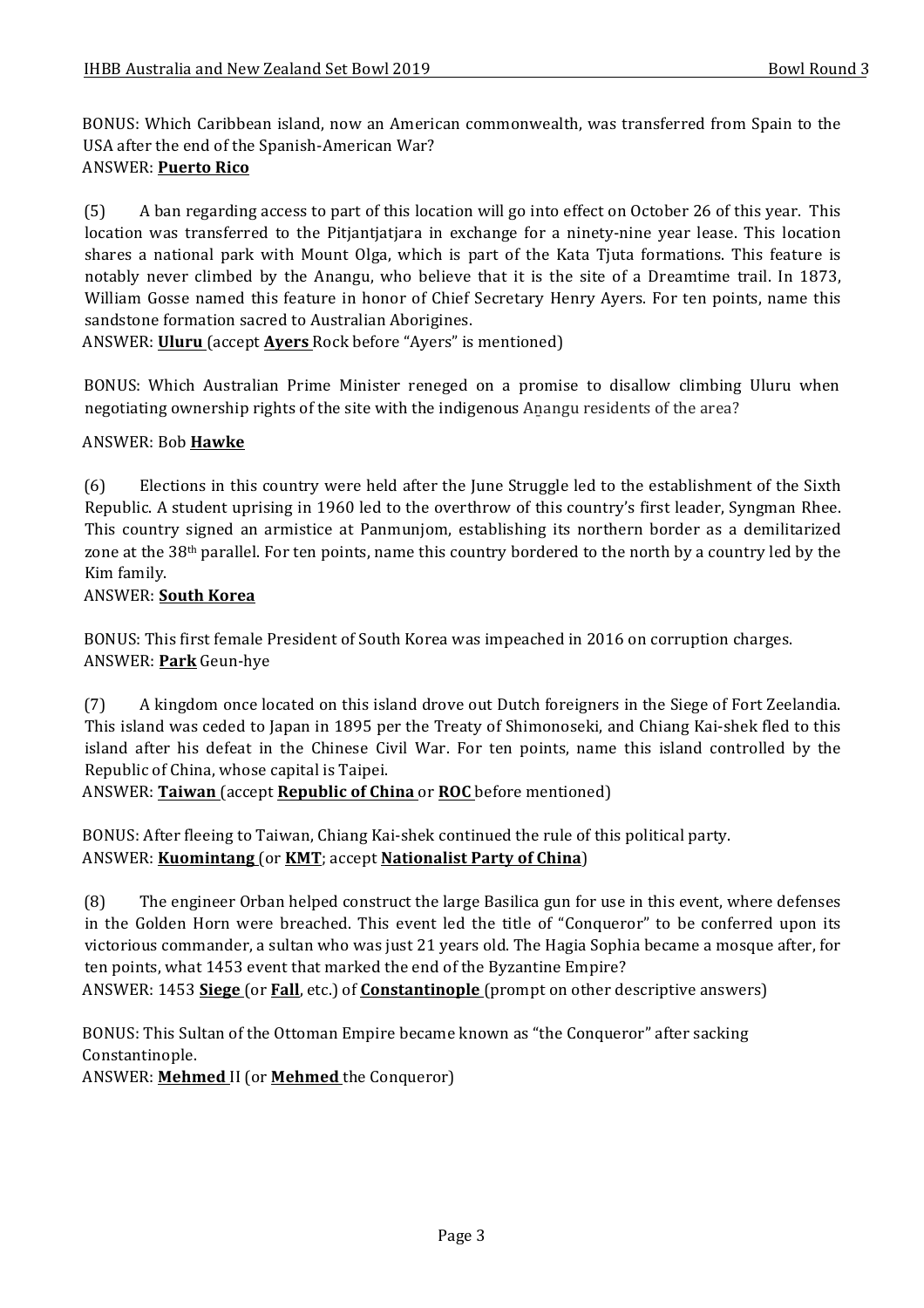# **Third Quarter**

The categories are ...

1. Suez Crisis 2. The Third Crusade 3. Apartheid

## **Suez Crisis**

Name the...

(1) Country where the Suez Canal is located ANSWER**: Egypt**

(2) Leader of Egypt who nationalised the canal ANSWER: Gamal Abdel **Nasser**

(3) US President during the conflict who had commanded the Normandy landings during World War II ANSWER: Dwight D. Eisenhower

(4) Peninsula targeted by Israeli forces in Operation Kadesh ANSWER: **Sinai**

(5) Home country of Prime Minister Lester Pearson who won the Nobel Peace Prize for his actions to resolve it ANSWER: **Canada**

(6) Country which under Premier Guy Mollet (pr. moh-LAY) supported the British during the crisis ANSWER: **France**

#### **The Third Crusade**

Name the...

(1) Religion of the Crusaders who sought to take back lands controlled by Muslim rulers. ANSWER: **Christianity** (or Roman **Catholic**ism)

(2) Target city of the Third Crusade, which sought to reclaim it from the Ayyubids. ANSWER: **Jerusalem**

(3) Reigning English King and successor of Henry II, who led the crusade with Philip II of France. ANSWER: Richard I (or Richard the Lionheart; prompt on Richard)

(4) Military order whose members fought in the Third Crusade, bearing distinctive white banners with red crosses.

ANSWER: **Knights Templar** (accept **Templar**s; accept **Order of Solomon's Temple**; accept **Poor Fellow-Soldiers of Christ and of the Temple of Solomon**)

(5) Ayyubid Sultan who conquered the Holy Land in 1187 with unified Egyptian and Syrian forces. ANSWER: **Saladin** (or An-Nasir **Salah ad-Din** Yusuf ibn Ayyub)

(6) Holy Roman Emperor who also led troops during the Third Crusade, but drowned in a river before reaching the Holy Land.

ANSWER: **Frederick Barbarossa** (accept **Frederick I**; prompt on Frederick)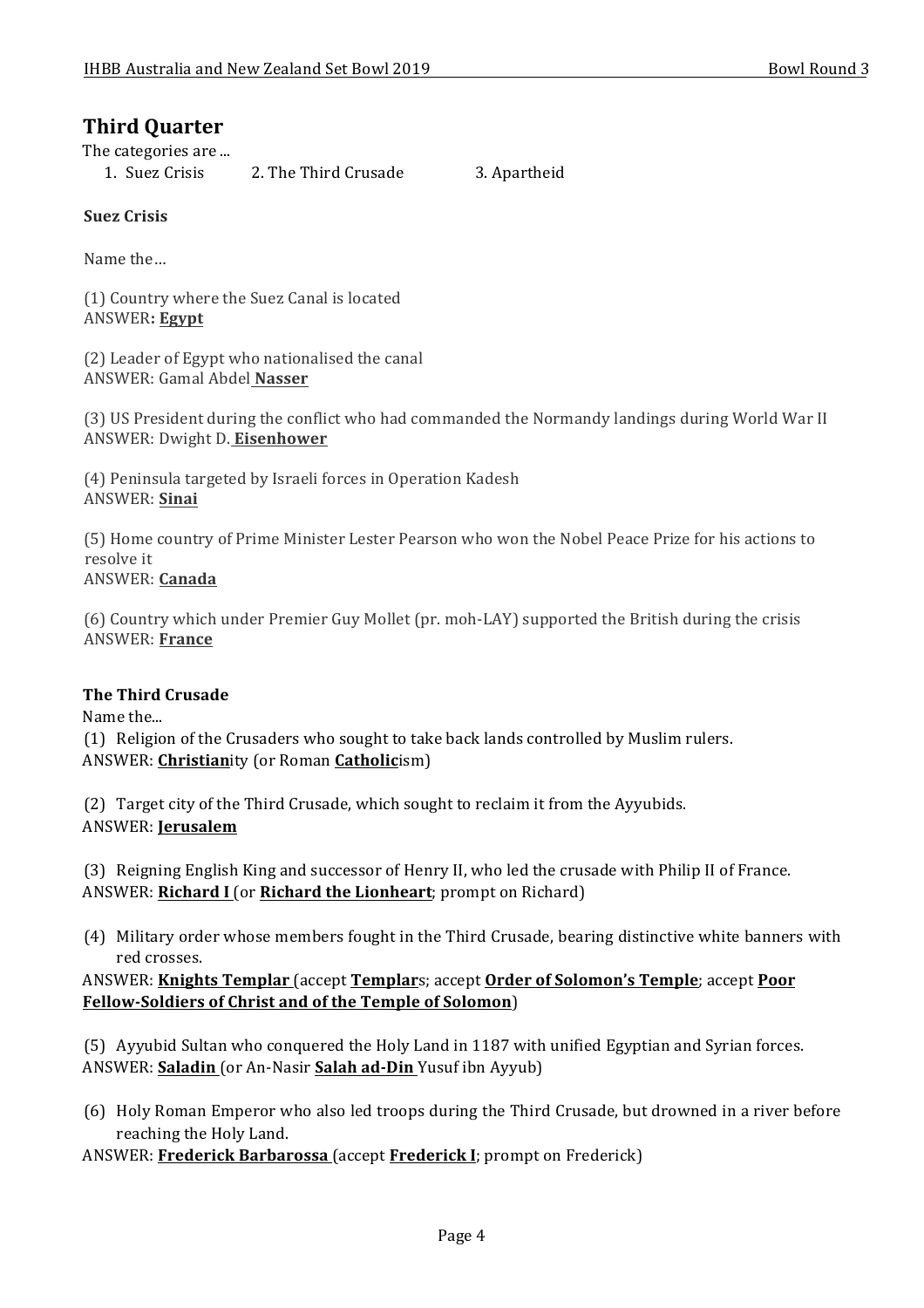# **Apartheid**

Name the...

(1) African country where white politicians created apartheid.

## ANSWER: **South Africa**

(2) First black president of that country, being elected after years in prison fighting apartheid. ANSWER: Nelson **Mandela**

(3) Decade in which that man came to power and apartheid was fully abolished. ANSWER: 19**90**'s

(4) Largest city in which apartheid was carried out; the aforementioned trial was named for a suburb of this city.

ANSWER: **Johannesburg**

(5) Language from which the word "apartheid" is derived; it and English were required to be taught in schools.

ANSWER: **Afrikaans** (prompt on Dutch)

(6) Sport played by the Springboks, whose 1981 Test tour of New Zealand was heavily protested. ANSWER: **rugby** union

# **Fourth Quarter**

(1) **A** section sometimes referred to as southern section of this location is alternatively **named the "Tea Horse."** In 2014, the Chang'an-Tian Shan  $(+)$  Corridor of this location was made a **UNESCO World Heritage Site. Zhang Qian travelled along this** (\*) network after being sent as a Han Dynasty envoy abroad. For ten points, name this network of routes that connected the eastern and western worlds, named for a fabric. ANSWER: **Silk Road**

(2) **For his handling of the aftermath of one of these events, Michael Brown was once told he was doing a "heck of a job."** (+) Dade County was heavily affected by one of these events in 1992 **that was designated** (\*) Category 5. Levee failure in various parishes led to a particularly devastating recent one of these events that passed through New Orleans in 2005. For ten points, name these natural disasters like Katrina.

ANSWER: **Hurricane**s (accept Hurricane Katrina or Hurricane Andrew)

(3) **This site was allegedly built in a single night to serve as housing for Ket Mealea. A new** capital was established at the Bayon after this site was sacked by the Cham people. Completed by **Jayavarman VII, this site was constructed to resemble India's (+) Mount Meru. This site was dedicated to Vishnu, but it was later converted into a** (\*) Buddhist temple. A national flag depicts, for ten points, what Cambodian temple complex? ANSWER: **Angkor Wat**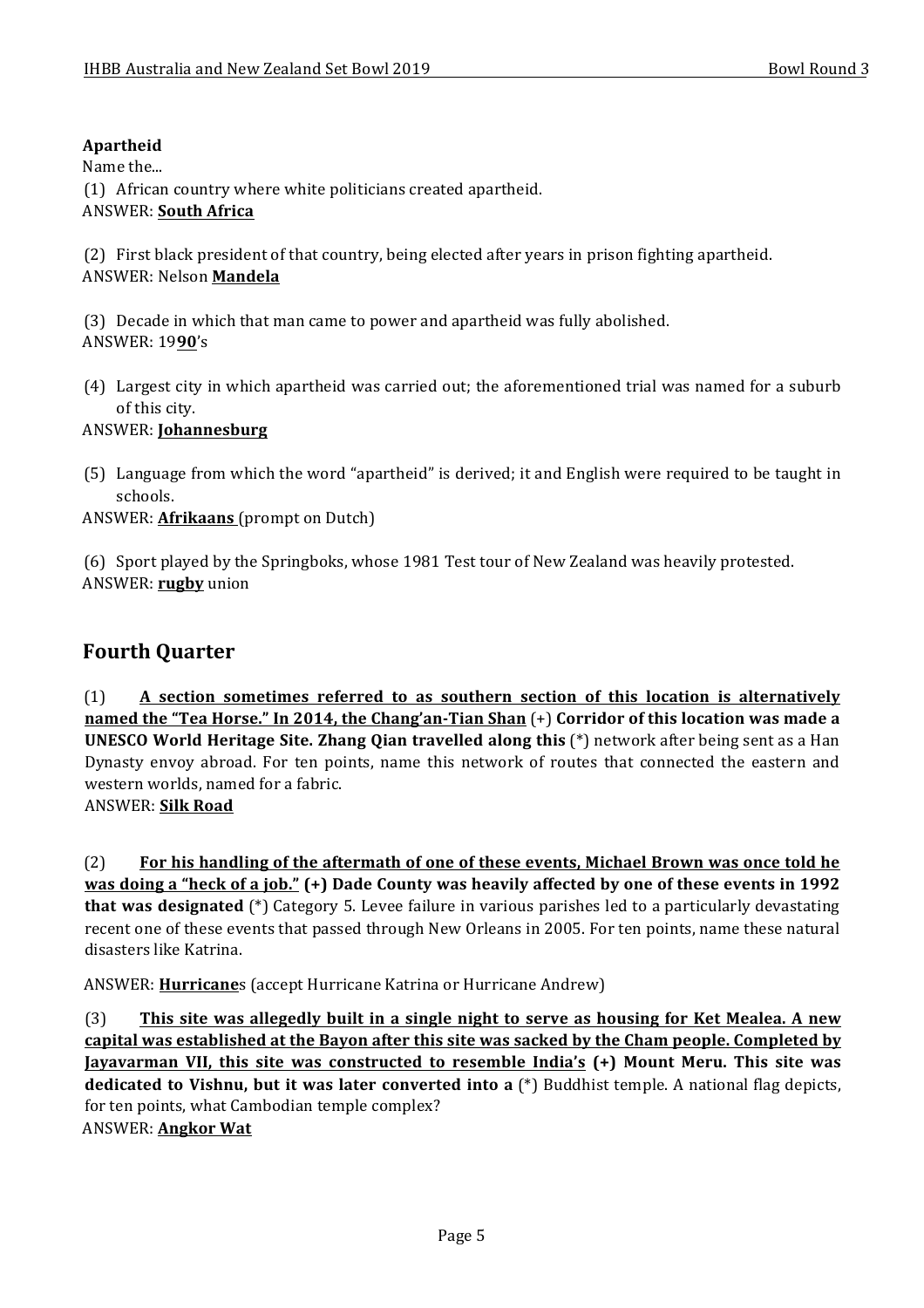(4) A development plan for this city is named after its first surveyor-general, known as **'Light's** Vision'. This city was known by a Kaurna word  $(+)$  translated as 'place of the red **kangaroo'.** This city, home to the Old Gum Tree in its district of Glenelg, has the most centralised **population of any state in Australia. This city was named in honor of the** (\*) queen consort to King William IV. For ten points, name this capital of South Australia.

# ANSWER: **Adelaide**

(5) An institute named for this philosopher is operated by the Hanban and promotes Chinese language and culture internationally. A work by this man names the period in which he lived and is titled the (+) Spring and Autumn Annals. This Chinese philosopher articulated the Silver rule which stated (\*) that no one should do what they do not want done to them, and this philosopher championed family loyalty and respect of elders. For ten points, name this Chinese philosopher who wrote Analects.

#### ANSWER: **Confucius**

(6) During this conflict, Henry Ross designed a flag that only had the Southern Cross on it. An **organisation** was created during this conflict seeking justice for James Scobie, called the  $(+)$ **Ballarat Reform League. The Electoral Act 1856 was passed after this conflict, caused by the increase in license fees for** (\*) miners. For ten points, name this only armed rebellion in Australia in 1854 by gold miners against the colonial UK government.

ANSWER: **Eureka Stockade** Rebellion

(7) **This ruler's prime minister Peter Stolypin invoked the Fundamental Laws to dissolve disagreeable sessions of parliament.** Under the advice of Sergei (+) Witte, this ruler agreed to **give up some powers in the October Manifesto. This ruler was executed in (\*)** Yekaterinburg with his family to prevent them from falling into the hands of the White Army. The February Revolution led to the abdication of, for ten points, what Romanov ruler, the final Russian tsar? **ANSWER: Nicholas II** 

(8) **During this battle, warnings of arrows that could "block out the sun" prompted a general to reply, "we shall fight them in the shade." This battle was won when (+) Hydarnes led his troops through the "goat path" revealed by Ephialtes [eff-ee-all-teez]. The**  $(*)$  **Athenian navy** withdrew to Salamis after, for ten points, what 480 BC battle where Leonidas and 300 Spartans tried to hold off a larger Persian army?

ANSWER: Battle of **Thermopylae** 

# **Extra Question -** Only read if you need a backup or tiebreaker!

**1. This ruler forced the Treaty of Campo Formio on his rivals. The Confederation of the**  $(+)$  **Rhine was** organized by this man as part of a network of client states and he organized the  $(*)$ "Continental System." After Russia refused to agree to this man's trade policies, this man launched an 1812 invasion. For ten points, name this emperor of France.

ANSWER: **Napoleon** Bonaparte (or **Napoleon** I; prompt on Bonaparte)